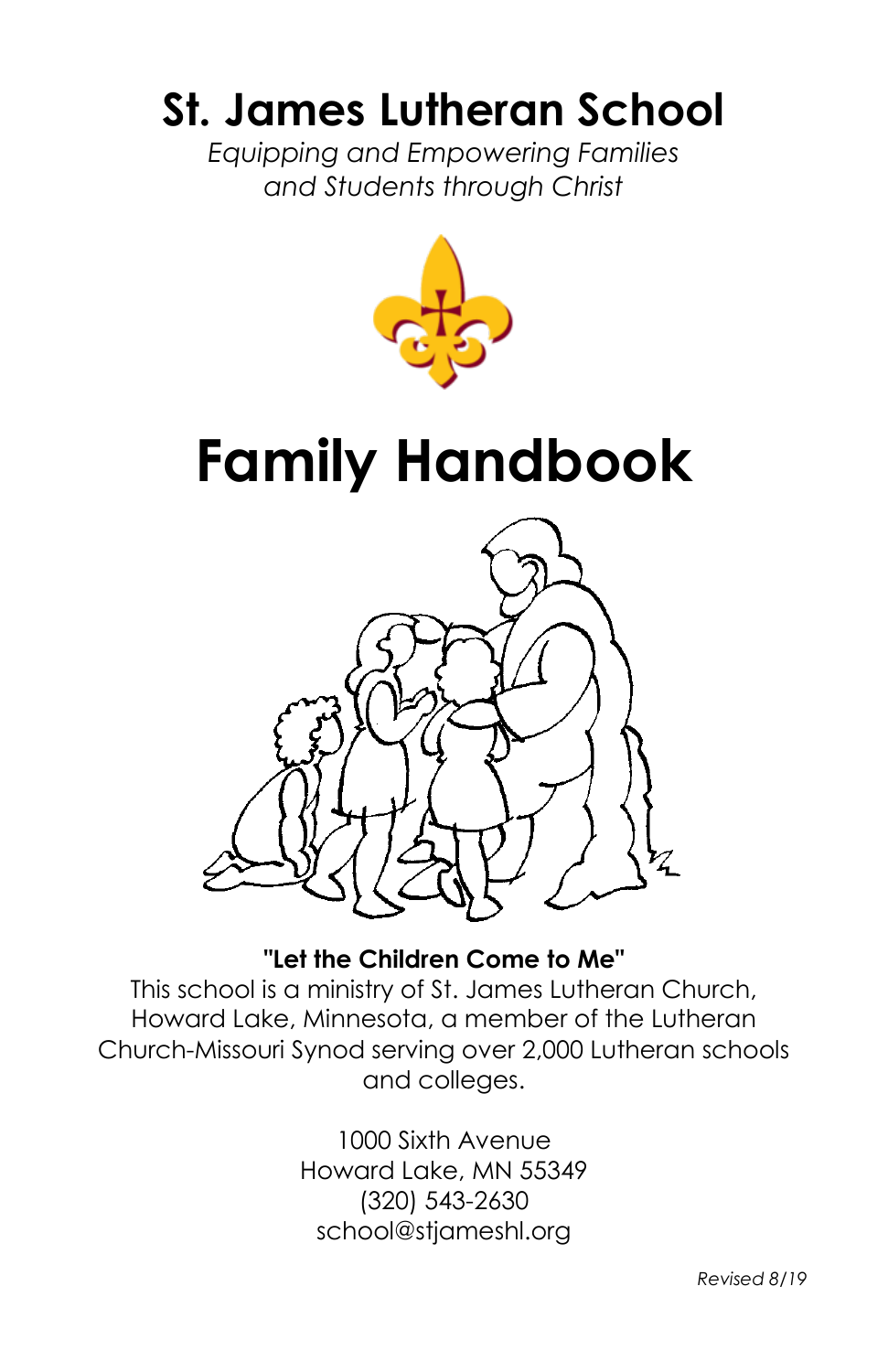# **TABLE OF CONTENTS**

| 2              | <b>OUR PURPOSE</b>                     |
|----------------|----------------------------------------|
| $\overline{2}$ | <b>CREDO</b>                           |
| 2              | <b>PHILOSOPHY</b>                      |
| 3              | <b>OBJECTIVES</b>                      |
| 3              | <b>FACULTY</b>                         |
| 3              | <b>ENROLLMENT</b>                      |
| 4              | <b>NON-DISCRIMINATORY POLICY</b>       |
| 4              | CHURCH AND SCHOOL ATTENDANCE           |
| 5              | <b>EMERGENCY AND SAFETY</b>            |
| 5              | <b>MEDICATION</b>                      |
| 6              | <b>SCHOOL CALENDAR/DAILY SCHEDULES</b> |
| 6              | <b>CHAPEL SERVICES</b>                 |
| 6              | <b>CURRICULUM</b>                      |
| 7              | <b>EXTRA CURRICULAR</b>                |
| 8              | <b>HOMEWORK</b>                        |
| 8              | PROGRESS REPORTING AND TESTING         |
| 8              | <b>ACADEMIC REQUIREMENTS</b>           |
| 8              | <b>HONOR ROLL</b>                      |
| 8              | <b>STUDENT SERVICES</b>                |
| 9              | <b>CHRISTIAN CONDUCT</b>               |
| 10             | <b>DISCIPLINE CODE</b>                 |
| 10             | <b>SCHOOLWIDE BEHAVIOR</b>             |
| 11             | <b>PLAYGROUND AND GYM RULES</b>        |
| 11             | <b>MORAL CONDUCT</b>                   |
| 11             | <b>TECHNOLOGY POLICY</b>               |
| 13             | <b>SUSPENSION AND DETENTION</b>        |
| 14             | <b>DRESS CODE</b>                      |
| 15             | <b>LUNCH PROGRAM</b>                   |
| 15             | <b>FIELD TRIPS</b>                     |
| 15             | <b>TRANSPORTATION</b>                  |
| 16             | <b>EMERGENY SCHOOL CLOSINGS</b>        |
| 16             | SEXUAL HARASSMENT/VIOLENCE REPORT FORM |
| 16             | <b>PARENT VOLUNTEERS</b>               |
| 17             | <b>WELLNESS POLICY</b>                 |
| 10             | A DADENITIC DDAVED                     |

#### A PARENT'S PRAYER

# **FAST DIRECT**

Fast Direct will be the main means of communication for school correspondence.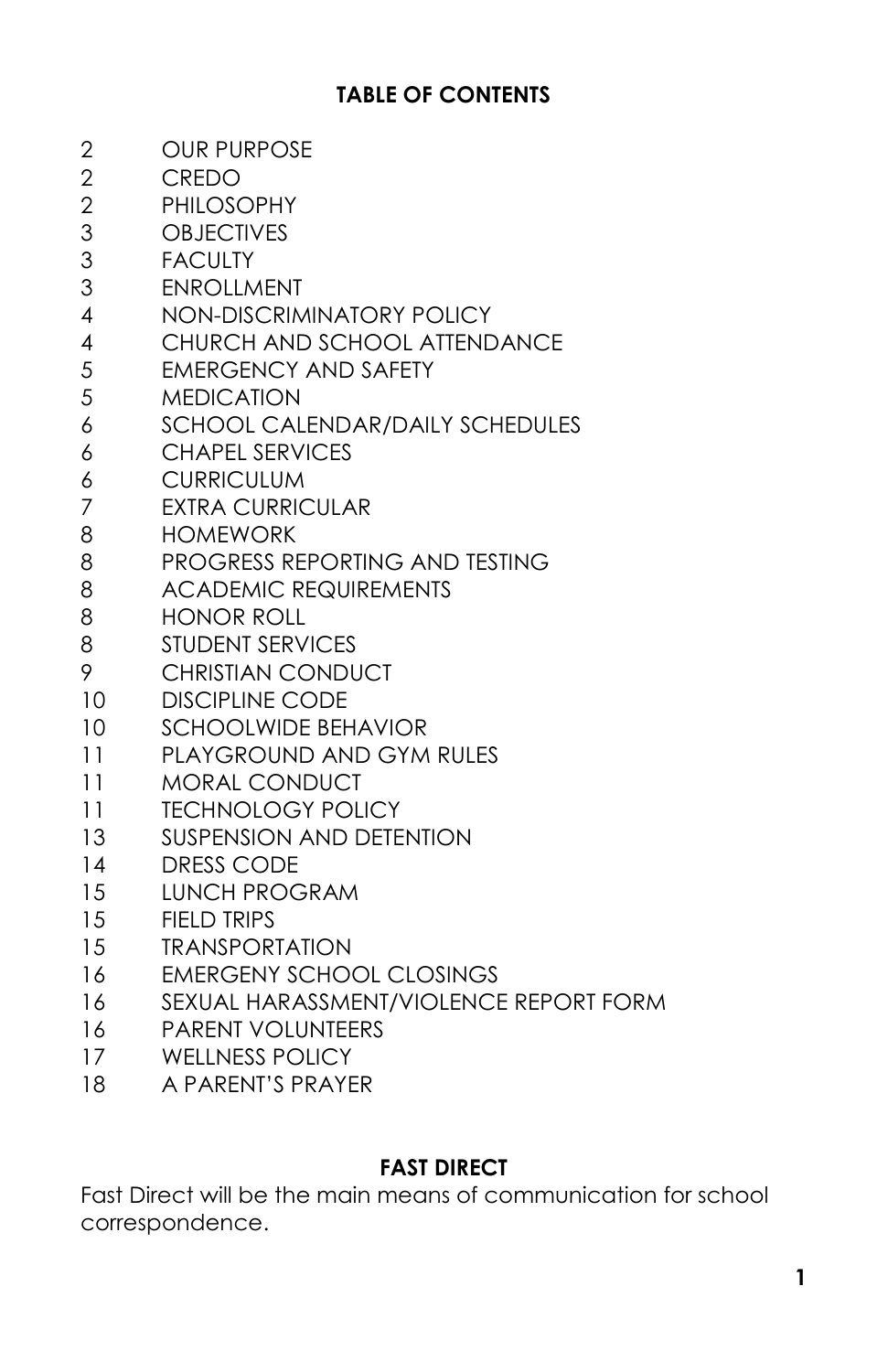# **OUR PURPOSE**

The mission of St. James Lutheran School is to provide a Christcentered education that EQUIPS students and their families with sound Biblical and academic training and EMPOWERS them to reach their potential as servant leaders for Jesus Christ.

"...let the children come to Me; do not hinder them; for the kingdom of God belongs to such as these."

*Mark 10:14* 

"And these words which I command you this day shall be upon your heart; and you shall teach them diligently to your children..." *Deuteronomy 6:6-7* 

#### **CREDO**

#### **We believe in the Triune God as our Creator, Redeemer, and Sanctifier.**

We believe that the Bible is the true inspired and inerrant Word of God and the rule and guide for Christian life.

We believe that there is only one way to eternal life, namely the faith in Jesus Christ as our only Savior.

We believe that the most effective Christian educational agency available to the Church for equipping God's people for ministry are full time Lutheran schools.

#### **PHILOSOPHY**

In compliance with our Credo, Purpose, and the Great Commission of our Savior, "Go and teach all nations to observe all things I have commanded," we teach one philosophy of life, namely to follow God's Word and live Christ-like lives in the service of God and our fellow men.

All our subjects and study skills are therefore taught in the light of our Savior's Word. Our Christian teachers, by their example, attitude, and teaching, are a guide for students to increase spiritually, physically, mentally, and socially. The Christian teacher, motivated by the Savior's love, will show love and understanding toward his students.

A wholesome atmosphere of Christian love is maintained in all of our endeavors at St. James and thus, creates the setting for the most effective education possible.

The responsibility for bringing up a child in Christian discipline and instruction lies first with the parents (Ephesians 6:4). The Christian day school assists in this God-given task; therefore, it is necessary that a good parish setting (HOME-CHURCH-SCHOOL) be **2**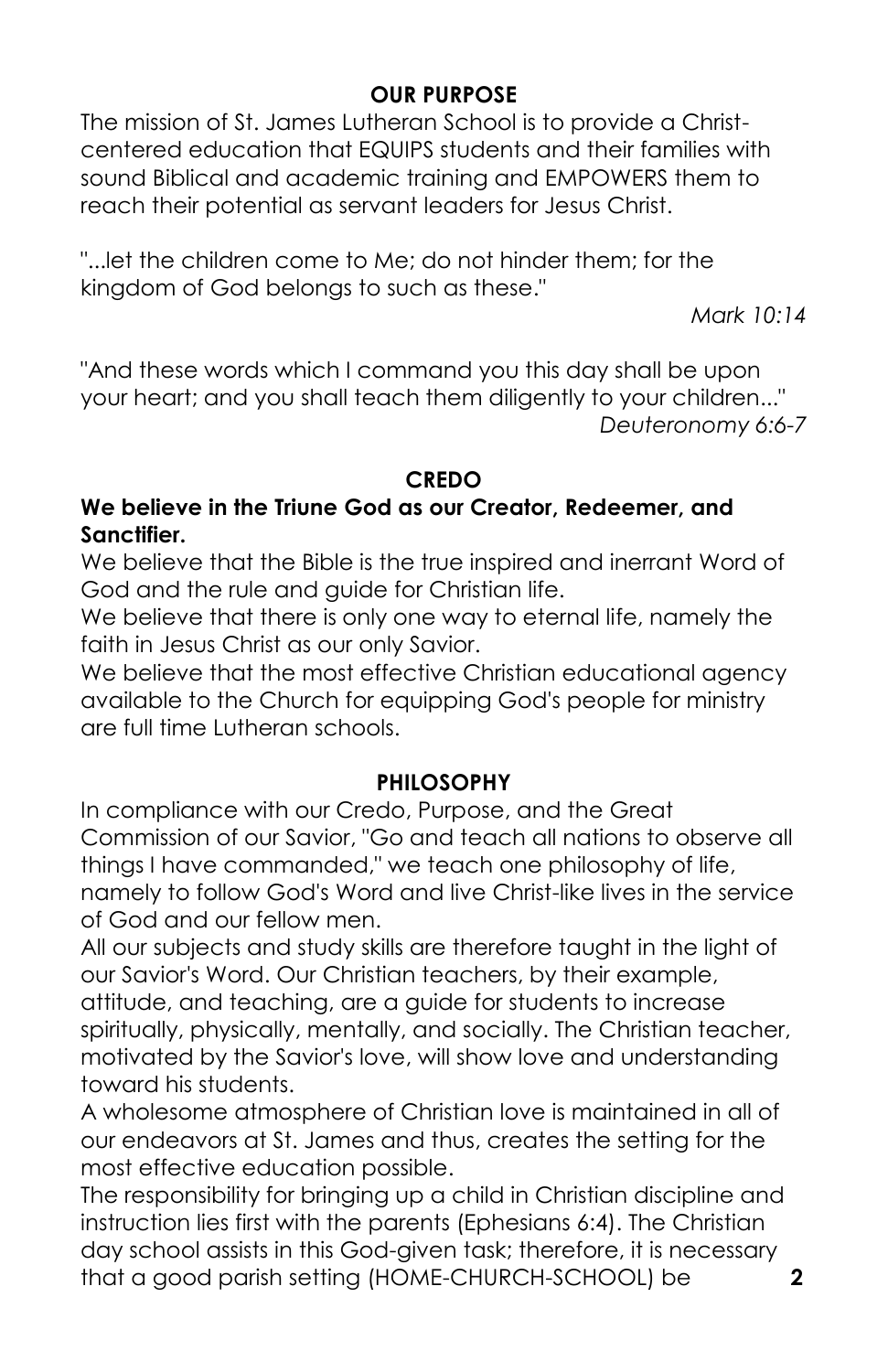maintained, so that by a faithful witness of God's people working together in harmony, unity, and love, the children may grow in their Christian faith, knowledge, attitude, conduct, and in the skills of discipleship.

"And His gifts were that some should be apostles, some prophets, some evangelists, some pastors and teachers, for the equipment of the saints, for the work of ministry, for the building up the body of Christ, until we all attain to the unity of the faith and of the knowledge of the Son of God..."

*Ephesians 4:12-13* 

#### **OBJECTIVES**

- To teach our students to know God as their Creator, Redeemer, and Sanctifier.
- To teach our students that the Bible is the inerrant and inspired Word of God.
- To teach so that the Word of God permeates all our teaching, religious and secular.
- To lead the students to understand the practice of evangelism and use their time and talents in God's service and for the welfare of their fellow men.
- To help children glorify God through the development of their God- given skills to the fullest potential in preparation for Godly citizenship in an ever-changing world.
- To teach that Jesus is the Way, the Truth, and the Life and no one can get to Heaven except by faith in Jesus as their personal Savior.

#### **FACULTY**

All classroom teachers on staff have education degrees and have been trained for service in the teaching ministry of the Church. The teachers in this ministry have dedicated themselves to the service of equipping and empowering families and students through Christ. To that end, the people of God at St. James receive these teachers as servants of Jesus Christ, loving and honoring, aiding and supporting them with diligent, faithful assistance and prayers.

#### **ENROLLMENT**

Children are eligible for enrollment in kindergarten if they are five years old on or before September 1 of that school year with all medical requirements as prescribed by law for school children being followed. All children of school age in St. James Lutheran Church are eligible for enrollment. Children of non-member **3**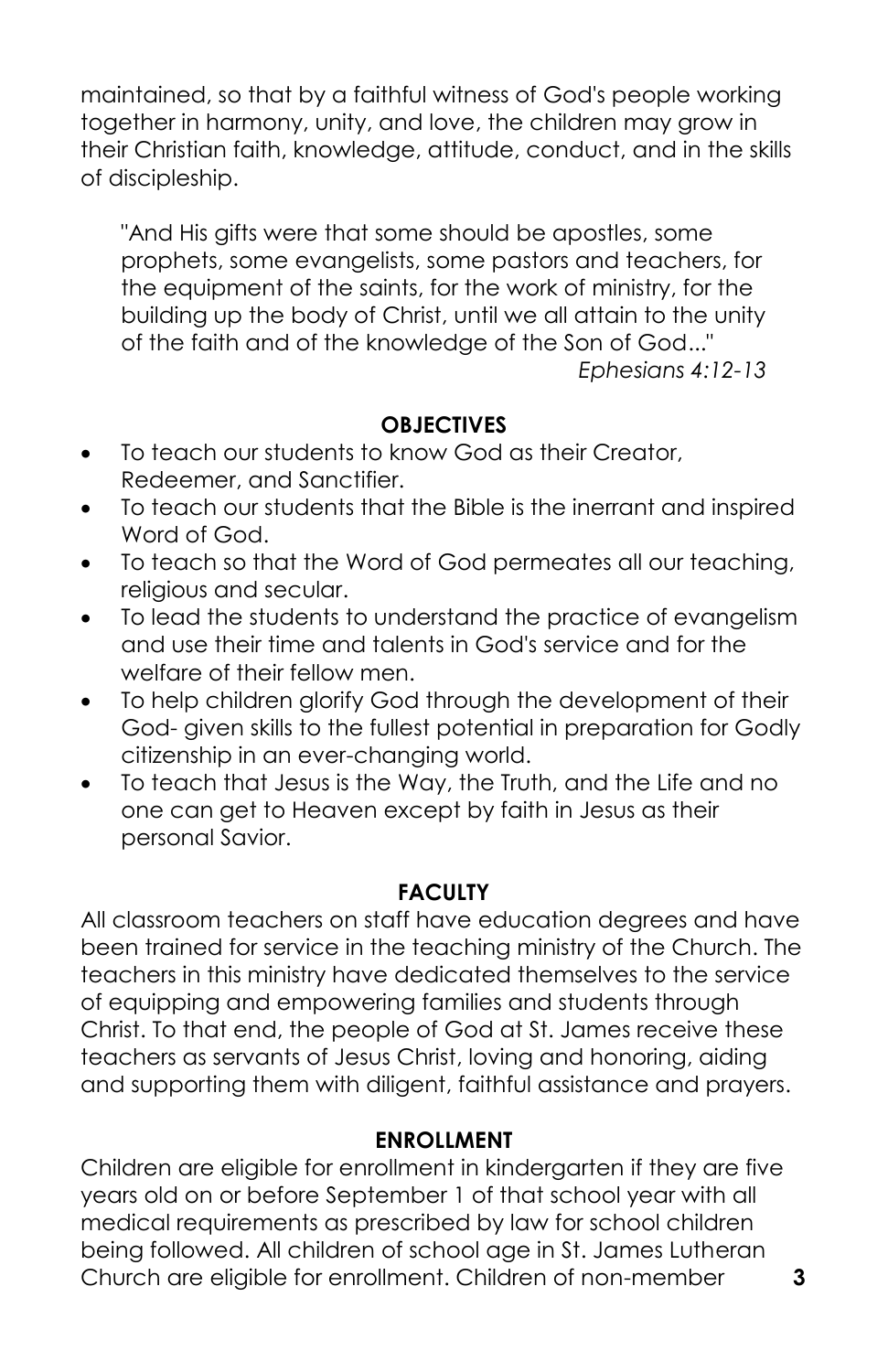parents may apply for enrollment with approval granted on an individual basis according to interest and desire for a Christian education and a willingness to support the school program.

If a student is currently serving a suspension from another school, he/she will not be allowed admittance at St. James until the time of his/ her suspension has been fulfilled in full.

When any child is enrolled in a Christian Lutheran school, it is not only the child who is enrolled but the family as a whole; the family is enrolled in the sense that the parents are the first educator of the child and a vital part in the collective process of Christian education. The parents must actively and fully support the school, teachers, and policies set forth by St. James Christian Board of Education.

Registration materials and pertinent information can be found on the Church and School website and registration is handled through TADS.

#### **NON-DISCRIMINATORY POLICY**

St. James Lutheran School admits students of any race, color, sex, national and ethnic origin to all the rights, privileges, programs and activities generally accorded or made available to students of the school. It does not discriminate on the basis of race, color, sex, national and ethnic origin in administration of its educational policies, admission policies and athletic or other school administered programs.

# **CHURCH AND SCHOOL ATTENDANCE**

In accordance with state laws, all students are held to regular and punctual attendance. In case of absence, parents should notify the school and the pupil is required to present the teacher with a written excuse signed by the parent. For any student who must leave school premises during school hours, the teacher must first be notified by the parent. We urge parents whenever possible to schedule appointments and vacations outside of school time. Make-up assignments are to be completed as soon as possible following the absence.

For the protection of all children, your child should be kept at home if she/he has a fever, diarrhea, vomiting, a rash or discharge from the eyes or ears. Parents should exercise every precaution and keep their child home if other unusual symptoms occur. A child must be free from persistent fever for 24 hours before **4**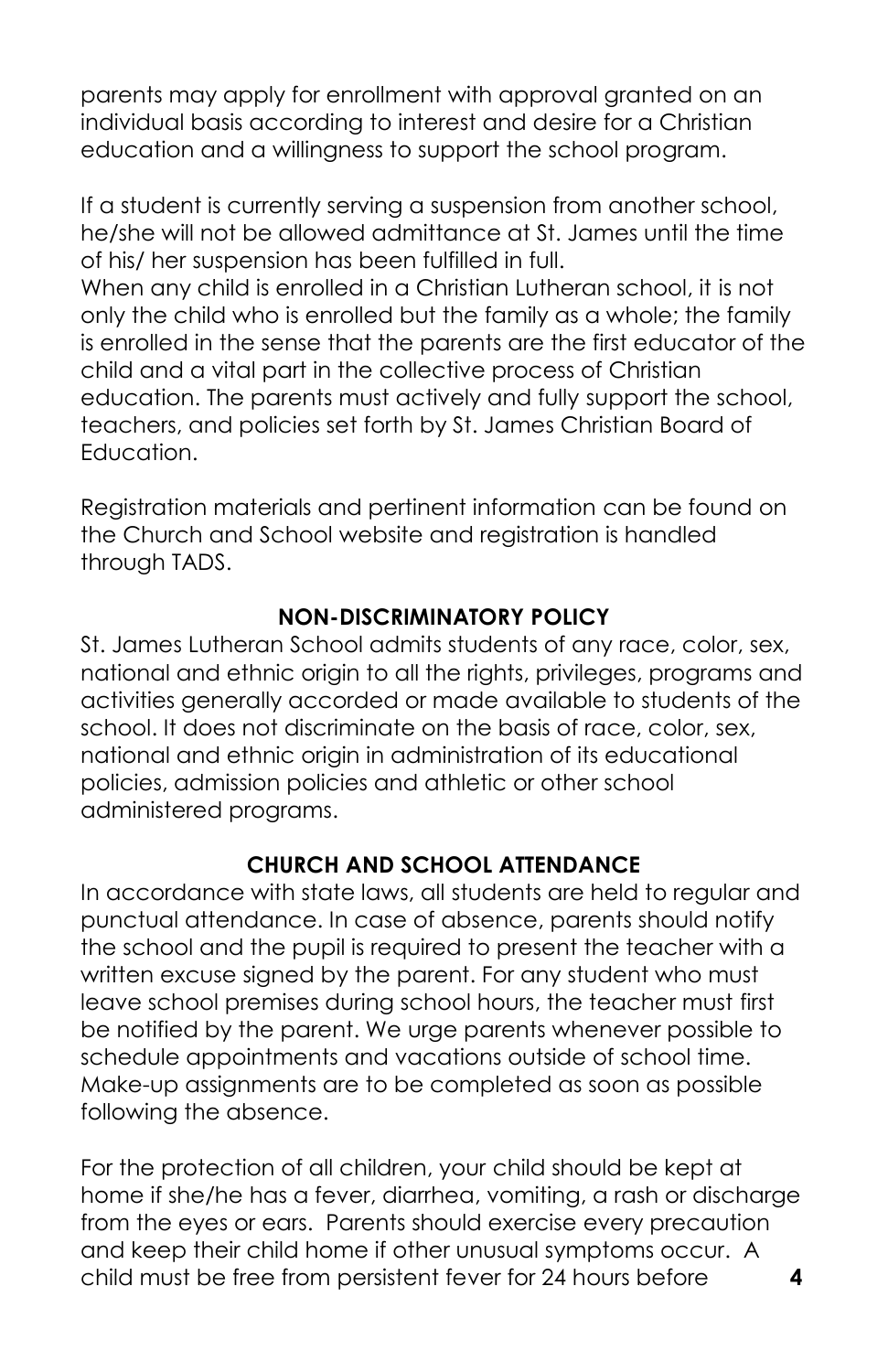returning to school and is no longer in the contagious stage of a communicable disease such as, chicken pox, head lice, pink eye, strep, etc.

In keeping with the purpose and intent of our school all students of St. James Lutheran School shall participate in religious and confirmation instruction at school regardless of church home or affiliation, also regular family attendance of worship services is expected.

#### **EMERGENCY AND SAFETY**

For safety reasons, students are instructed in procedures for fire, severe weather, and active shooter/threat drills. In case of a severe weather alert during school hours, children will be kept in the building. If such an alert continues after school hours, dismissal will be at the discretion of the Administration. Parents who wish to pick up their children during such an alert may do so.

It is extremely important that all emergency call information be kept current in the school office for your child; your child's health and welfare is at stake. The welfare of the child is the first consideration of school authorities.

In case of a serious medical emergency or illness, the Howard Lake Ambulance/911 will be called immediately. The parent or guardian will then be informed. The name of your physician as well as the name of the parent or guardian will be given to the ambulance attendant. The school will call the authorized physician if you cannot be reached. However, it must be understood that the cost will be taken care of by the parent, and that St. James Lutheran School is responsible only for obtaining the necessary emergency treatment.

In case of a less serious emergency, the school will contact the parent at home or work. It will be the parent's responsibility to plan for proper care in case the child should meet with an accident or become too ill to remain in school.

#### **MEDICATION**

No kind of medication requiring a doctor's prescription shall be dispensed by school personnel without written consent of the parent. No child is to have any medication on his person during their stay in school.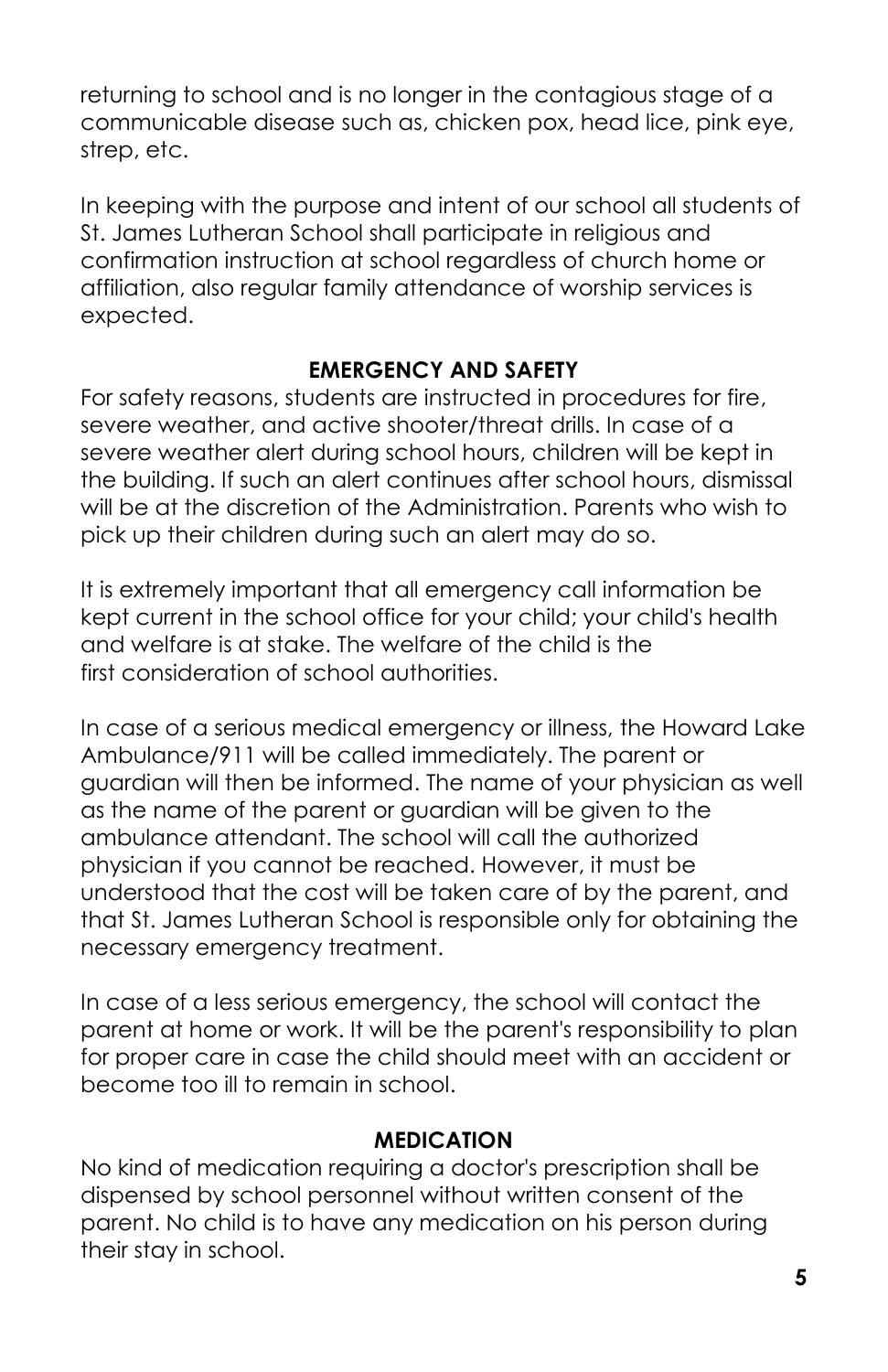All prescription medicines brought to school should be given to the teacher for safekeeping. Teachers or authorized school staff will supervise children when they are to be taking medicine.

# **SCHOOL CALENDAR / DAILY SCHEDULES**

A school calendar for the next year is sent home during the final quarter of the year. Our calendar follows the public-school calendar for bussing purposes. Special days and vacation times are listed along with any variations to daily dismissal times. School begins daily at 7:50 AM and dismisses at 2:40 PM. Students riding the public-school bus are dismissed a little earlier according to bus schedules. Classroom schedules are distributed by each teacher to students and parents.

Students are asked not to arrive earlier than 7:40 AM, at which time they may enter the building. Students arriving prior to 7:40 AM will remain in the main lobby until the 7:40 AM bell.

# **CHAPEL SERVICES**

Each Wednesday all students participate in a worship service led by our pastoral staff and/or guest pastors. Members of the congregation, parents, and friends are always invited to attend.

As this is a public worship service, we uphold the practice of our Lutheran Confessions which echo Scripture in the teaching that our Pastor is responsible for and the one who is to lead worship.

Chapel offerings go to various missions chosen by the staff at the beginning of the year. During Advent and Lent the chapel service becomes a second offering of the midweek evening service.

# **CURRICULUM**

Our curriculum is continually reviewed and upgraded to provide our teachers with the best possible "tools" for instruction.

**RELIGION:** Instruction centers on Biblical teachings and use of God's Word. Instruction also includes Church History, Missions, Memorization, Liturgy Study, and Luther's Small Catechism. All students of St. James shall attend religious and Catechesis instruction regardless of church home or affiliation. Memory work consisting of Scripture and the Small Catechism is assigned to all students as a means of growing and solid foundation for their lives as Christians. **6**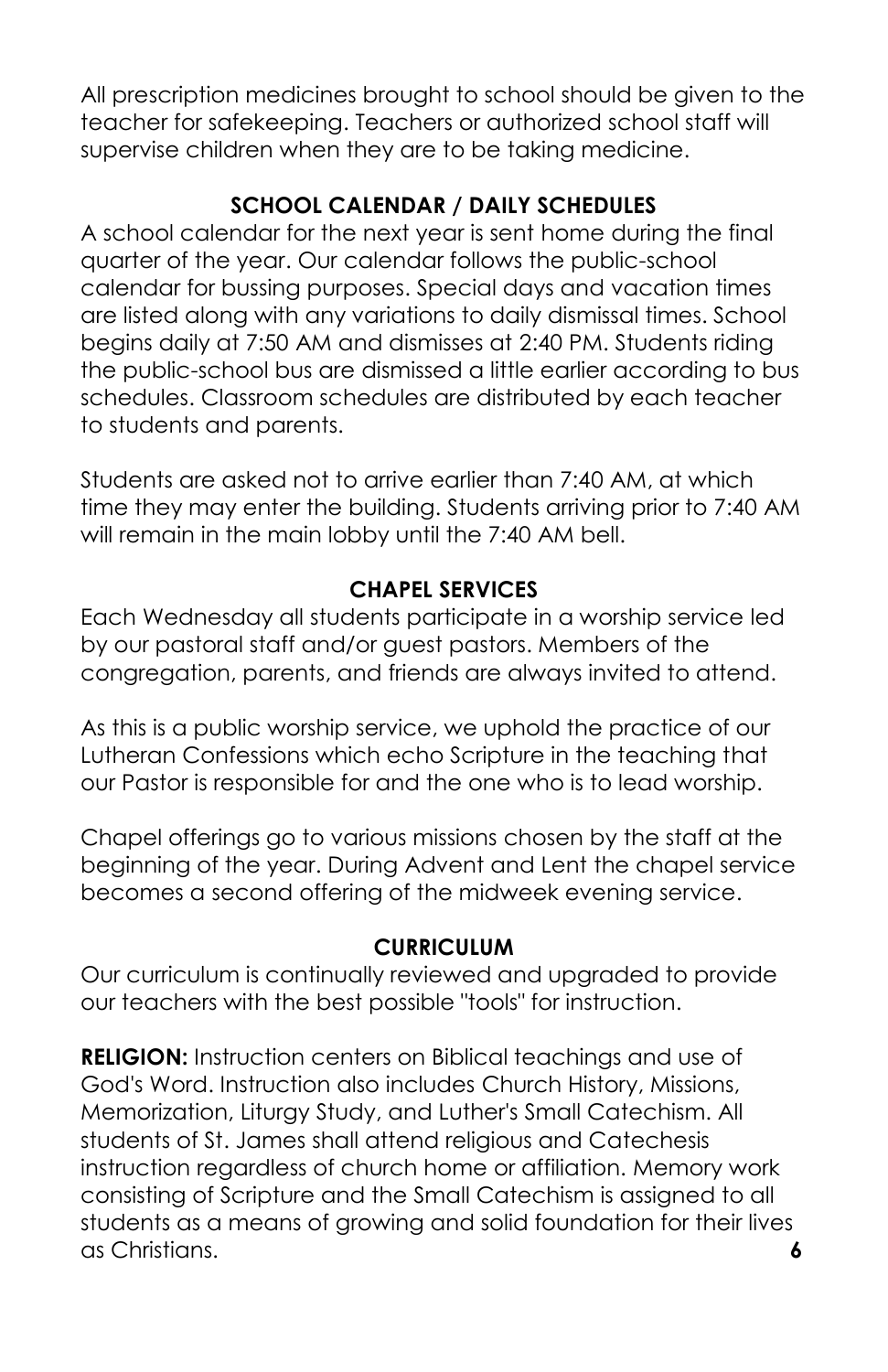**LANGUAGE ARTS:** A complete language arts program is taught with instruction in Reading, Spelling, Phonics, English and Creative Writing.

**MATHEMATICS:** A transitional program of a thorough study from basic operations to major concepts essential for success on the high school level.

**SCIENCE/TECHNOLOGY:** Instruction includes concepts in life, physical and earth sciences.

**MUSIC:** Music instruction includes music theory, notation, band, and choir. Children's choirs provide an enriched learning experience.

**SOCIAL STUDIES:** A complete program of societal development involving history, geography, and government is taught with a distinct Christian perspective.

**ART:** Art instruction includes creative arts and crafts.

**PHYSICAL EDUCATION/ HEALTH:** A structured program of instruction developing strength and skills, rhythm, recreation, health, and safety.

**TECHNOLOGY:** Tablets and Chromebooks are used in the classrooms for various assignments. Computer awareness, proper use of the computer, and the ability to use a word processing program are taught.

#### **EXTRA-CURRICULAR**

A structured program for students in grades 5-8 is provided at St. James which includes: girls volleyball, boys and girls basketball. An athletic handbook is published which contains philosophy, eligibility, and policies.

Students who are absent will not be permitted to participate in extra-curricular activities on that day.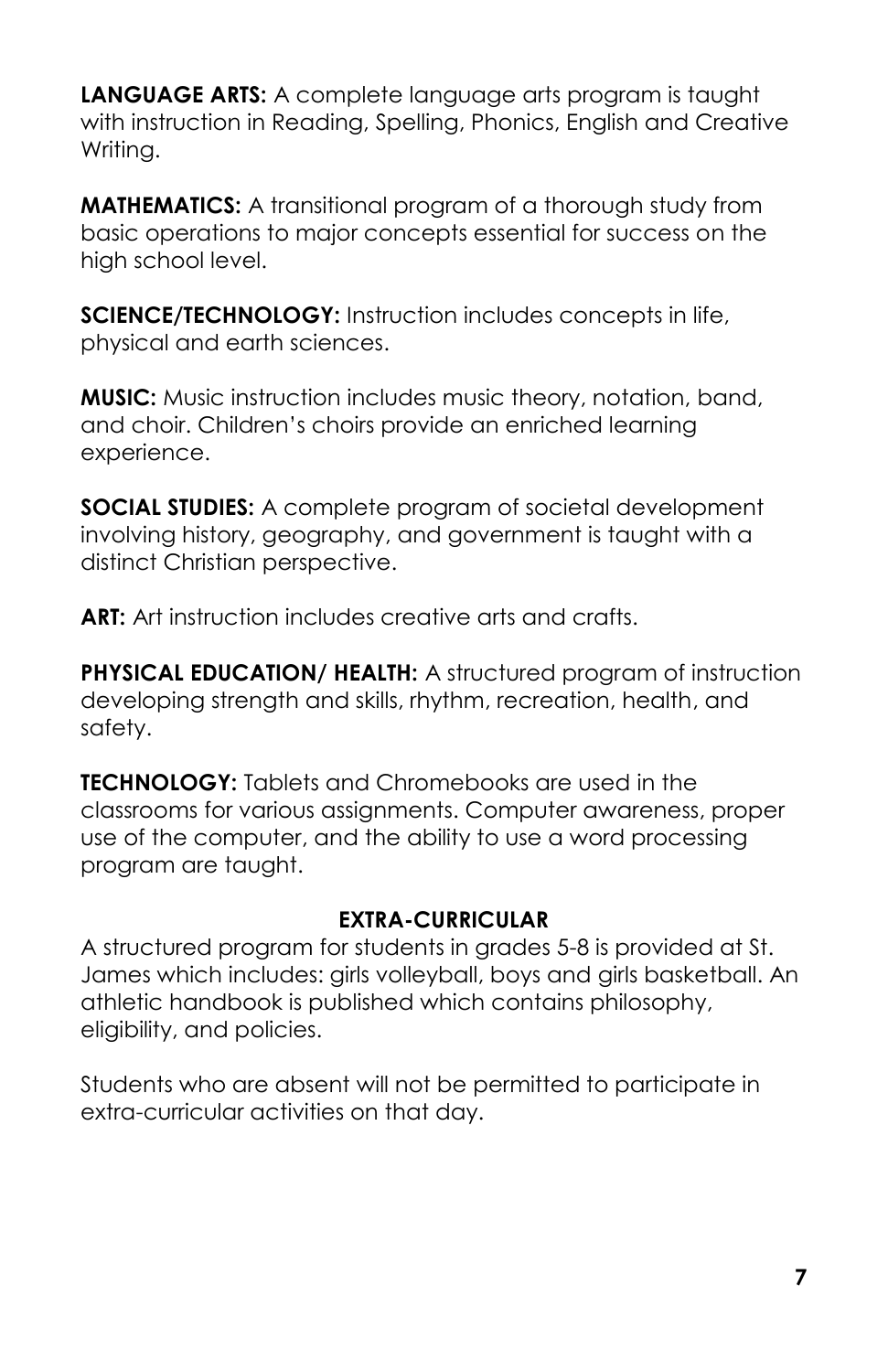# **HOMEWORK**

The amount of homework depends on the grade level, ability, and study habits of the child. Parents can help by providing encouragement. Creating a desire to learn is an essential goal for future achievement. Special needs and struggles should be discussed with the child's teacher.

# **PROGRESS REPORTING AND TESTING**

Report cards on the progress of the students are issued at the end of each quarter. Parents are encouraged to keep up with their student's progress by regularly checking Fast Direct.

Parent-teacher conferences are scheduled to discuss student progress. If at any time you should want to meet with the teacher to discuss student progress or concerns, please feel free to call and make an appointment.

A program of standardized testing is provided for the students throughout the academic year.

#### **ACADEMIC REQUIREMENTS**

Students must maintain a 1.75 (C-) grade point average (GPA) if they wish to participate in any extra-curricular activity. A GPA of less than 1.75 or receiving an "F" in any subject will make the student ineligible to compete for a period of two weeks. Future participation is dependent upon maintaining the minimum academic requirement. A separate athletic handbook is printed for the students.

#### **HONOR ROLL**

An Honor Roll system has been established to recognize outstanding work in academics. Honor Roll certificates are given to students at the end of each school quarter in grades 5-8 who achieve one of the two following levels:

A Honor Roll ~ (3.50 - 4.00)

B Honor Roll 
$$
\sim
$$
 (3.00 - 3.49)

Any student who is suspended will not be eligible for the Honor Roll for that quarter.

# **STUDENT SERVICES**

Student services as prescribed by Federal Law are provided to parochial school students on an equal basis with public school students which include speech, health, and special education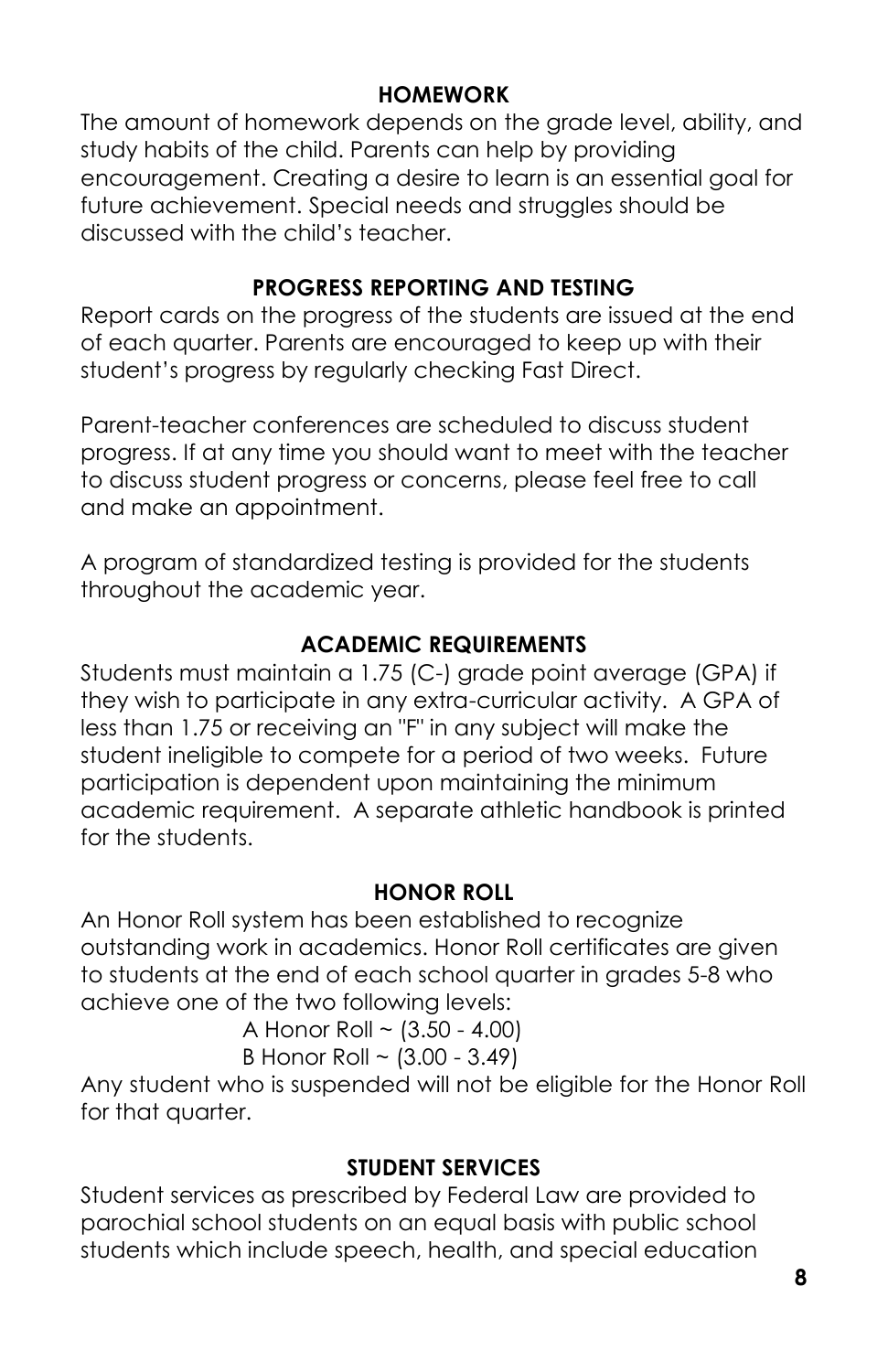services for eligible students. Close contact is kept with the publicschool special education department. Pupil referrals for these services are made collectively by the teacher and/or principal in consultation with the parents.

# **CHRISTIAN CONDUCT**

It is first expected that the students, teachers, and all the staff will conduct themselves in a Christian manner glorifying God and using the 10 Commandments as their guide.

"And he died for all, that those who live should no longer live for themselves but for Him who died for them and was raised again." *~ 2 Corinthians 5:15.*

"But the fruit of the Spirit is love, joy, peace, patience, kindness, goodness, faithfulness, gentleness, and selfcontrol. Against such things there is no law." *~ Galatians 5:22-23*

The greatest share in the responsibility of training your child remains in the home. While the Church has instituted a program of Christian training for its children, it does not intend to remove any of the responsibility or privileges of the parents.

In the best interest of the child you may wish to discuss the following with him/her:

As a child of God, I will:

- Act in a way which will please my Heavenly Father.
- Obey all those whom He has placed over me.
- Be kind to the rest of God's children.
- Use all the skills with which God has blessed me.

As a neat Christian citizen, I will:

- Help keep my church and school clean.
- Dress myself in a way that will be a credit to my parents and school and put forth a modest appearance.

As a careful Christian citizen, I will:

- Walk quietly through the halls.
- Keep my books so they look like new.
- Return all playground equipment after recess.
- Return anything I find to my teacher.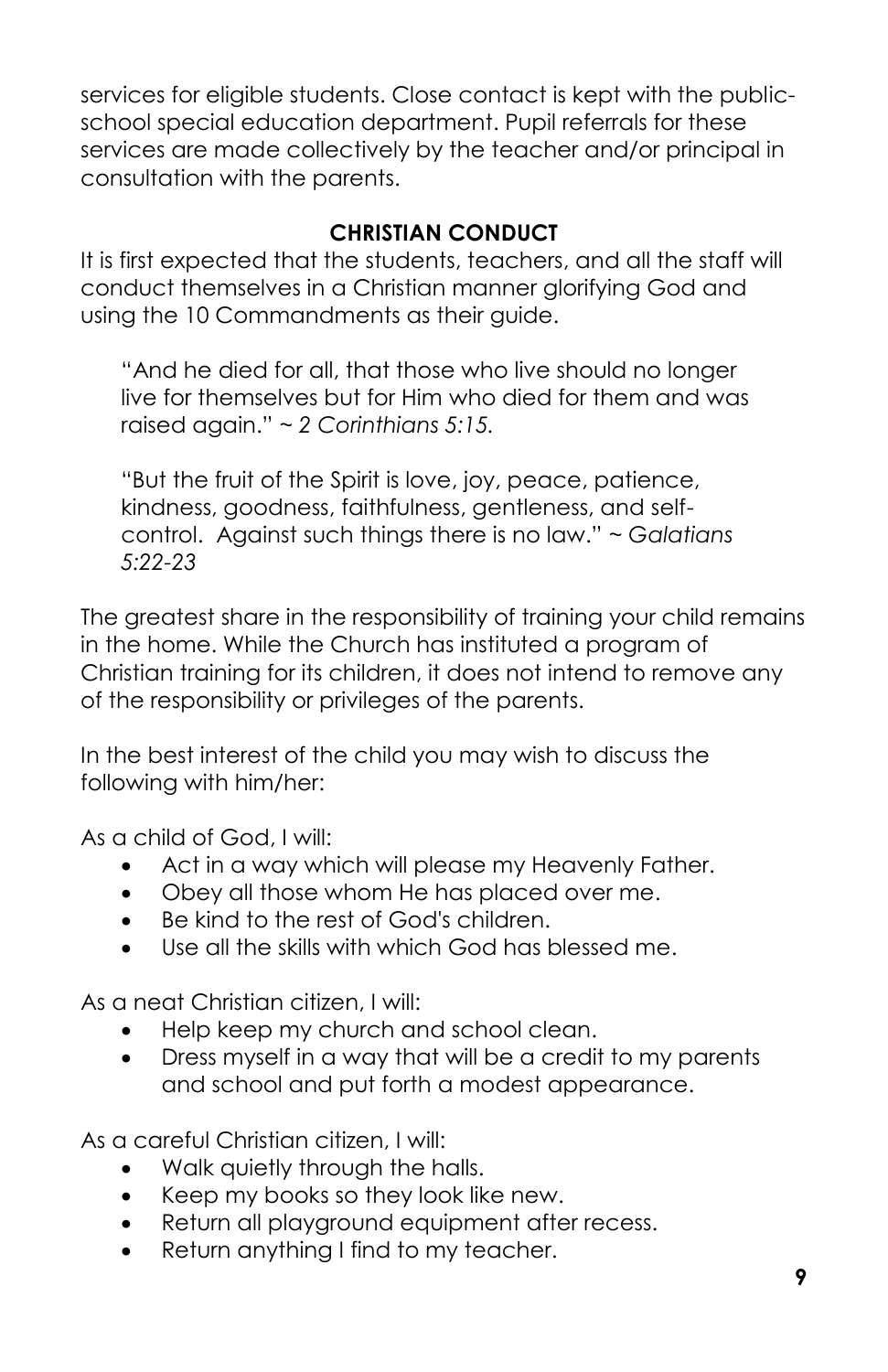As a considerate Christian citizen, I will:

- Save all loud talking for the playground.
- Help my teacher whenever possible.

Every pupil is expected to exercise Christian behavior, whether it be on the way to or from school, on or off school grounds.

#### **DISCIPLINE CODE**

Effective Christian discipline must be administered in love and in the best interest of the child. Cooperation between the home and school is essential to enable us to work in Christian spirit and purpose. Whenever the school pulls in one way and the home another, the child suffers. We dislike being a party to such a condition which leads to conflict and emotional disturbances within the child.

Corrective discipline and instruction are meant to be a learning experience for the child and will be administered in Christian love. Appropriate disciplinary measures will be taken for student offenses and parents will be notified when necessary.

This is not meant to be a complete list but rather a basis for which you may discuss proper school behavior with your child. Students are expected to comply with all school and classroom rules.

# **SCHOOLWIDE BEHAVIOR**

- 1. All students should go to their classrooms and remain quietly upon arrival at school. Tardy bell is rung at 8:00 AM.
- 2. Students may not leave the classroom without their teacher's permission.
- 3. No writing on books, desks, walls, etc. Any damage incurred by the student must be paid for by the student.
- 4. Gum, candy, trading cards, radios, headphones, video games, cell phones, and the like will not be allowed in the classroom. Check with the teacher for permission about treats that may be brought in for special occasions.
- 5. There will be no disrespect or back-talk to school staff or other students.
- 6. There will be no fighting of any kind.
- 7. Running will be permitted only on the playground and during PE periods.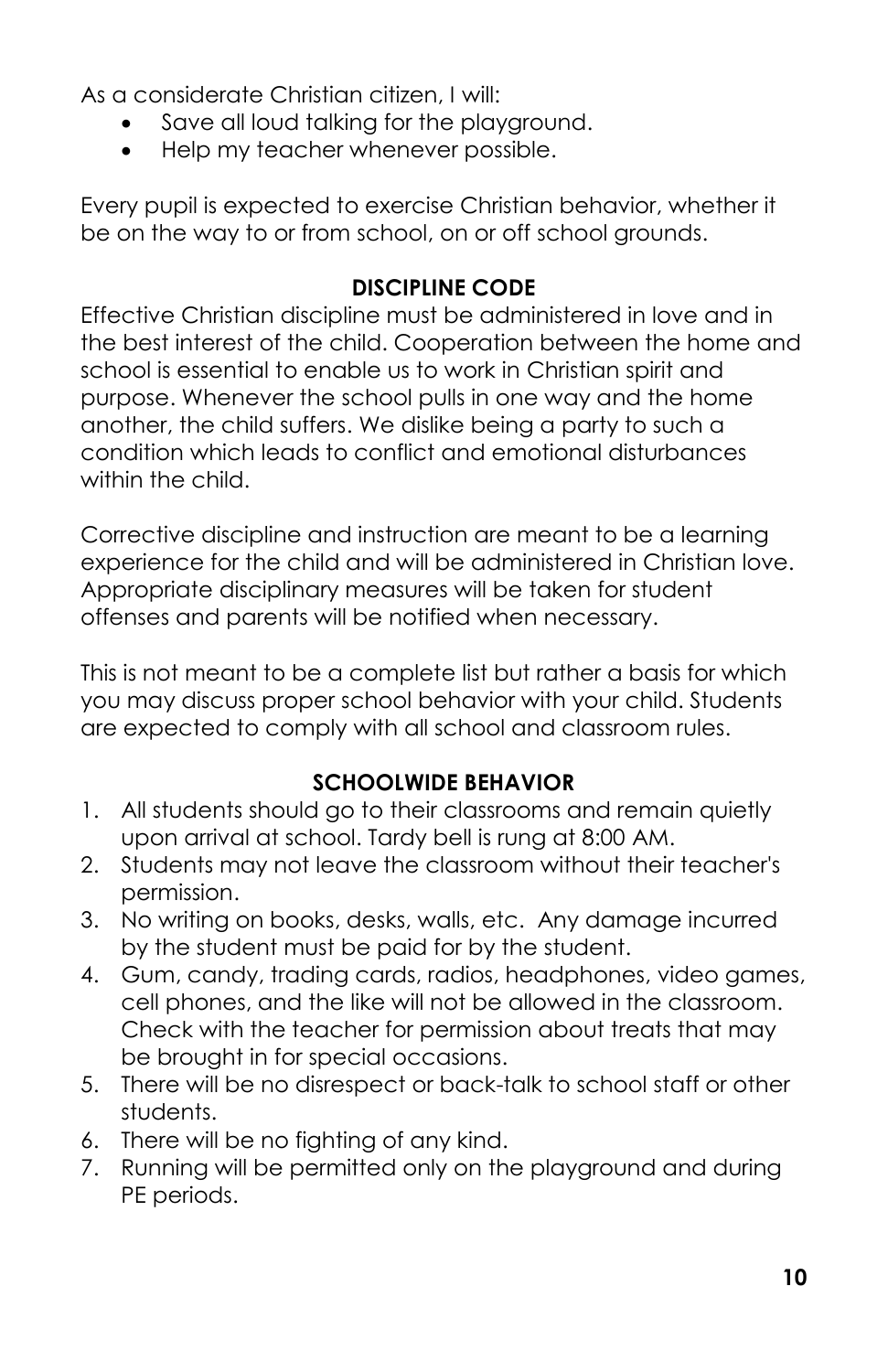# **PLAYGROUND AND GYM RULES**

- 1. No pushing, shoving, or rough play will be tolerated.
- 2. Students must stay on school property.
- 3. Only one student sitting on each swing is permitted. No standing or swinging with partners.
- 4. No climbing on fences, backstops, or goals.
- 5. Violators will be removed from the activity.
- 6. No hard balls will be allowed from home; all equipment will be supplied.
- 7. No hanging or climbing on gym mats.

# **MORAL CONDUCT**

- 1. Possession and/or use of tobacco, alcohol, non-prescription drugs, firearms, knives or other weapons on school or church grounds and/or at all related activities shall result in immediate suspension from school. The student will be suspended for a minimum of three days from school. The student will receive an "F" in each of his or her classes, but all work needs to be made up and corrected by the teacher. Any and all suspensions will be referred to the Board of Christian Education for any further action.
- 2. Cursing and abusive language will not be tolerated.
- 3. Cheating, stealing, or hurting other people will not be tolerated.
- 4. Students should conduct themselves in a manner of Christian love and conduct.
- 5. Any habitual infraction of school rules may result in suspension from 1-3 days.

# **TECHNOLOGY POLICY**

# **Digital Learning Vision Statement**

Our core mission statement is "Equipping and Empowering Families and Students through Christ." This includes educating the whole person in light of Christian values. Members of the Saint James School community become proficient, reflective, and ethical users of digital tools for learning and life. We act in the digital world guided by the same high moral standards and values of our Lutheran community.

#### **Purpose**

Saint James encourages the judicious use of information technology to assist staff and students with academic success, preparation for the workplace, and lifelong learning. Saint James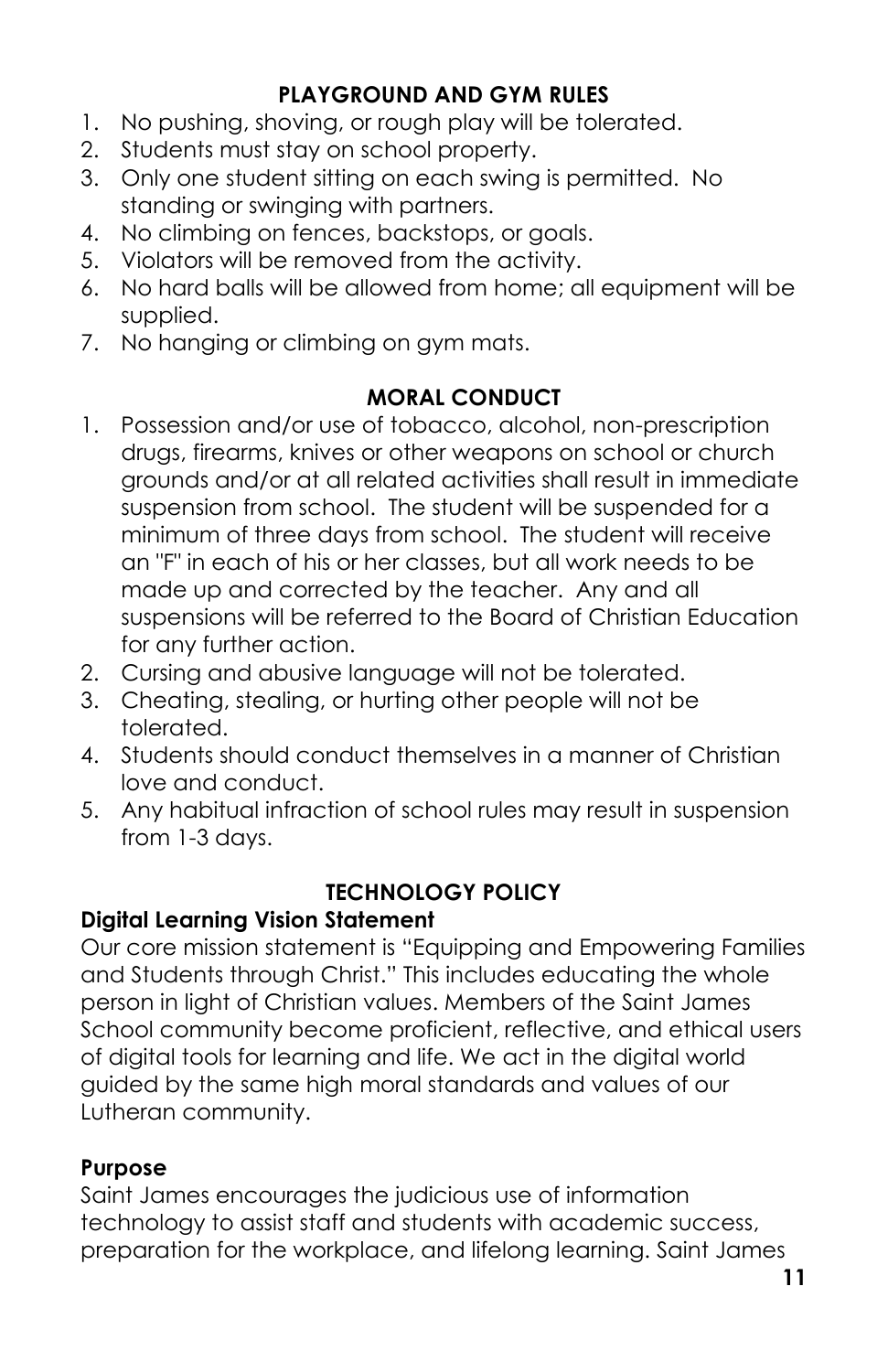provides access to information technologies to support learning, facilitate resource sharing, increase communication, enhance student engagement, and assist staff and students in acquiring innovative skills.

# **Scope of Technology Policies**

The scope of the policies includes the Saint James domain, Saint James network, Saint James school grounds or at/during Saint James school functions, use of Saint James accounts, and Saint James school issued devices. School issued devices include but are not limited to the following: Chromebooks, tablets, classroom computers, and any other device issued by the school.

# **Safety**

With digital access to people all over the world also comes the availability of material that may not be considered to be, or is definitely not, of educational value in the context of our Lutheran School setting. The staff and administration at Saint James Lutheran School have taken precautions to control access to controversial material. Appropriate internet filtering and monitoring software and hardware is used. However, it is impossible to control all digitally-accessed materials and an industrious user may discover controversial information. We firmly believe, however, that the benefits of the valuable information and interaction available on the network far outweigh the risks that users may procure material that is not consistent with the educational goals of Saint James School.

# **Monitoring**

Saint James monitors the use of the school's network to protect the integrity and optimal operation of all computer and system networks. There is no expectation of privacy related to information stored and transmitted over the Saint James network. The information on the network in general files, Saint James Google domain files, email, and third-party devices brought into the school building by students is not private and is subject to review to substantiate inappropriate activity and to comply with requests of law enforcement agencies as part of their investigations. Routine maintenance and monitoring of the system may lead to discovery that a user has or is violating the Saint James Technology Responsible Use Agreement.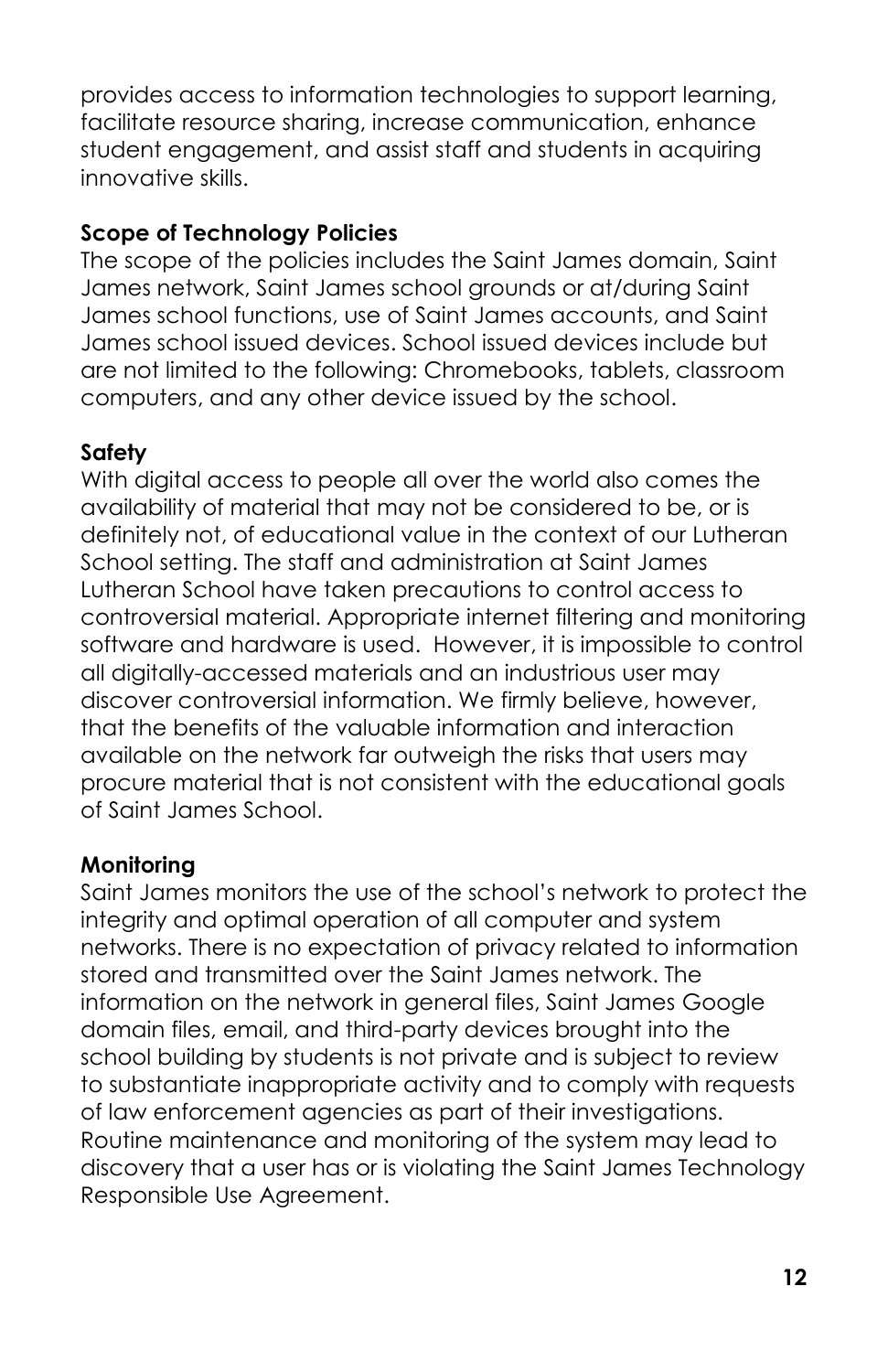# **Expectation of Privacy**

At any time and without prior notice, Saint James reserves the right to monitor, inspect, copy, review, and store any and all usage of technology devices, digital resources, and network infrastructure, along with information technology as well as any information sent or received in connection with this usage. Staff and students should not have any expectation of privacy regarding such materials.

#### **Consequences for Violation of Technology Policies**

Use of the computer network and Internet is an integral part of research and class work, but abuse of this technology can result in loss of privileges. Students who use technology devices, digital resources, and network infrastructure or any information technology inappropriately may lose their access privileges and may face additional disciplinary or legal action. The length of time for loss of privileges will be determined by building administrators and/or other staff members. If the user is guilty of multiple violations, privileges can be revoked.

All parents and students will sign a form acknowledging receipt and understanding of this policy.

#### **SUSPENSION AND DETENTION**

Severe offenses may result in the student being suspended from school. The length of a suspension will be dependent upon previous issues and severity of offense. Offenses which warrant a suspension from school include the following:

- Malicious destruction of school property
- Ungodly language
- Habitual disruptive or inappropriate behavior
- Fighting
- Unauthorized departure from school
- Possession or use of drugs or alcohol
- Smoking

In the event of a suspension parents will be notified immediately and the child is to be taken home by the parent. The student will remain in the school office until the parent arrives. Before returning to school, the parents and child must meet with the Principal and/or Pastor, and Teacher.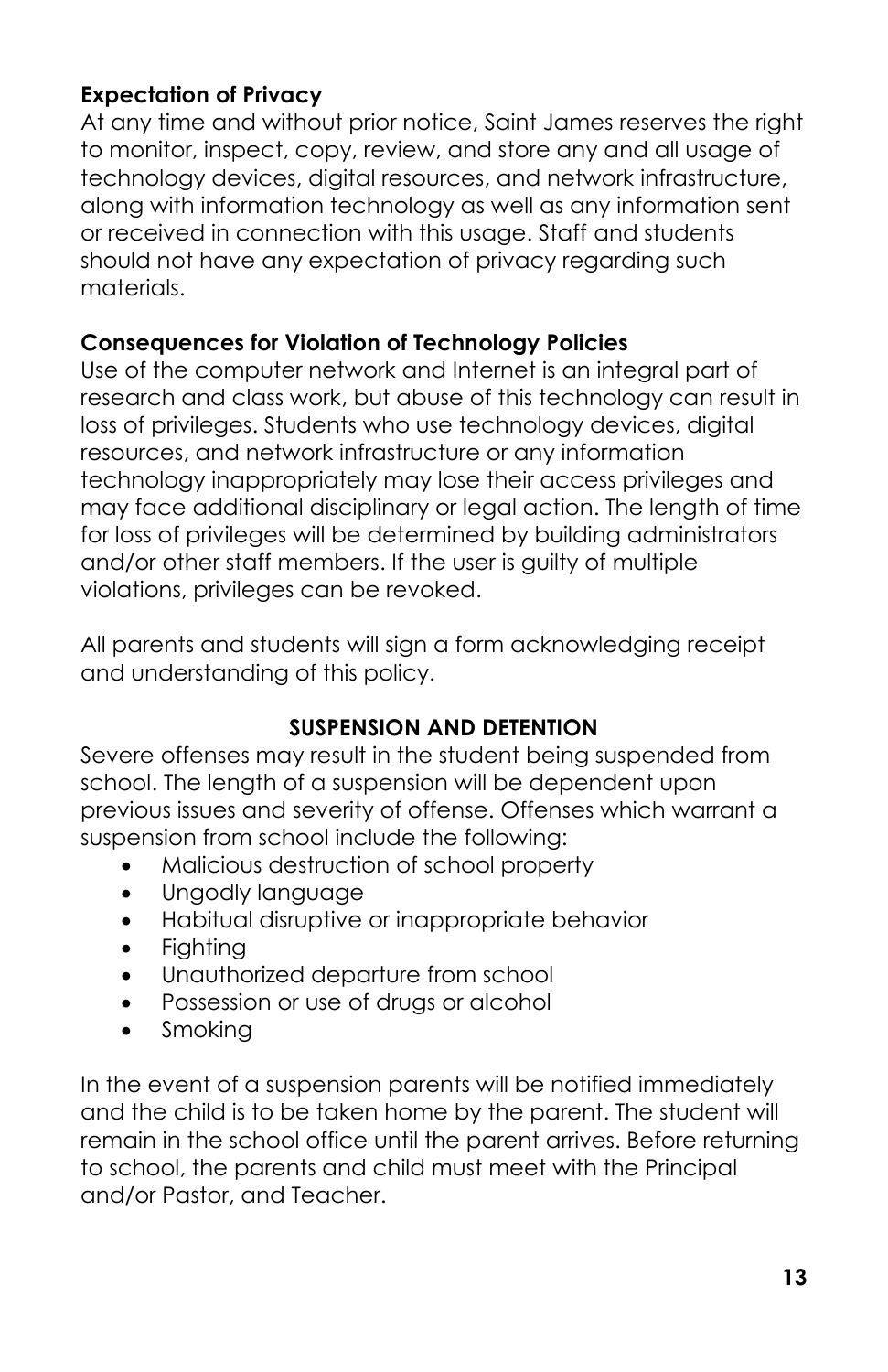If behavior or academic deficiencies need to be addressed in which are less severe, the teachers, principal, and/or pastor may assign an after-school detention. This will be communicated to the parents in due time to accommodate for transportation.

If a suspension is required, the student will not be permitted to participate in extra curricular activities for two weeks. If a detention is assigned, the student will not be permitted to participate in extra curricular activities for that day.

It is of utmost importance that proper channels be followed for problems when they arise. If questions or concerns arise regarding disciplinary measures, first go to the child's teacher, then to the Principal and/or Pastor.

#### **DRESS CODE**

"Your beauty should not come from outward adornment, such as elaborate hairstyles and the wearing of gold jewelry or fine clothes. Rather, it should be that of your inner self, the unfading beauty of a gentle and quiet spirit, which is of great worth in God's sight." I Peter 3:3-4

"All of you, clothe yourselves with humility toward one another, because, 'God opposes the proud but shows favor to the humble.' Humble yourselves, therefore, under God's mighty hand, that he may lift you up in due time. I Peter 5:5-6

- 1. No T-shirts with improper writings, crop tops, or tank tops
- 2. Shorts shall be longer than the fingertips when arms held at the student's side.
- 3. Tight-fitting leggings may only be worn with skirts, dresses, or shirts that are modest and at least fingertip length around the entire body.
- 4. Dresses and skirts shall be modest and no shorter than three inches above the knee.
- 5. Earrings should not be longer than one inch.
- 6. Coats, sunglasses, and hats are items that may be worn to and from school, but not in the school building.
- 7. Students should be neat and clean in clothing and bodily appearance.
- 8. If a child is not properly attired, parents will be called to bring suitable clothing to school.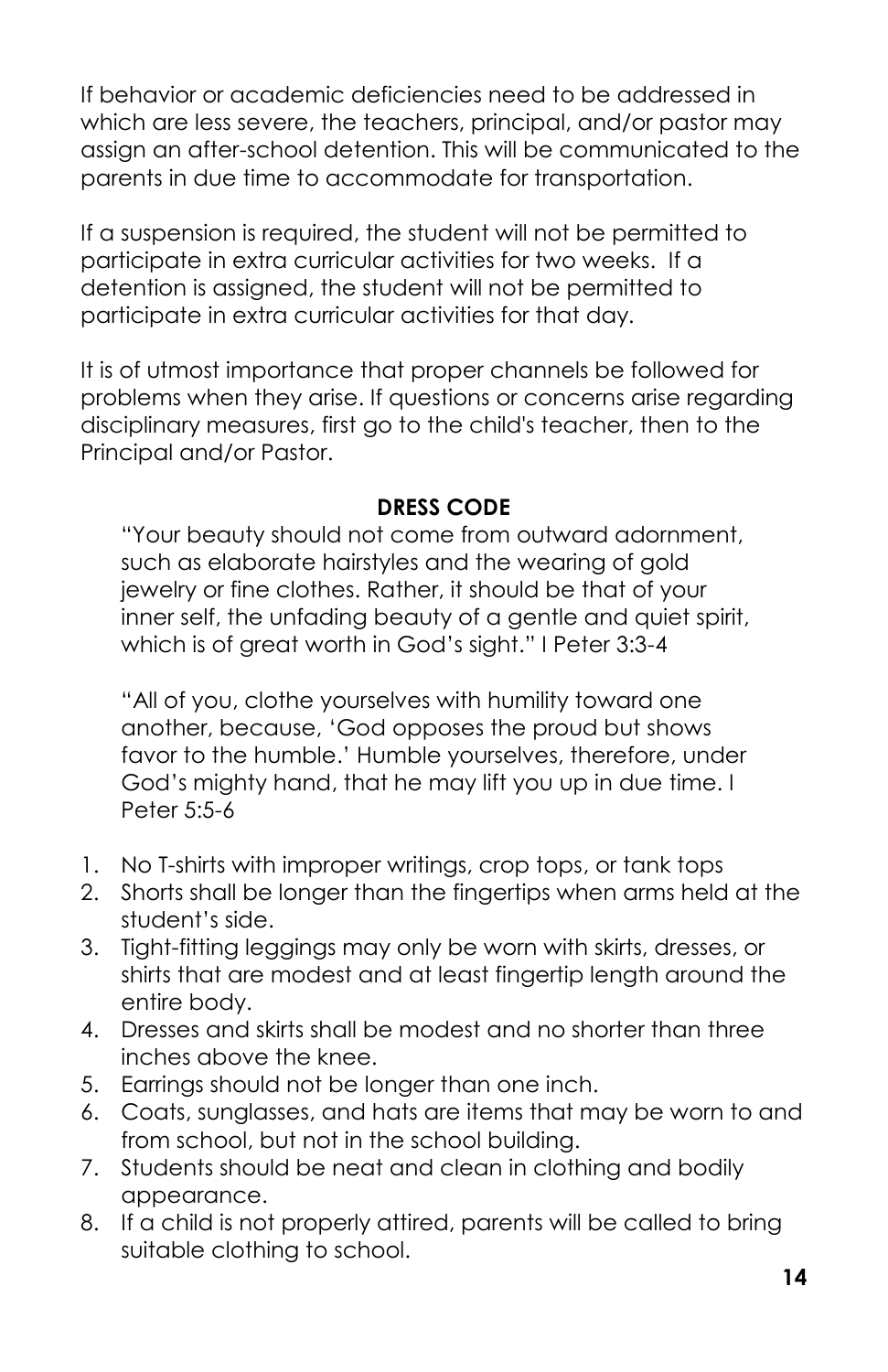- 9. Proper footwear, socks with shoes and sandals, should be worn for class and PE.
- 10. Hats, caps, or headgear of any type is not allowed. Sunglasses are not allowed to be worn inside the building.
- 11. No coloring of hair that would be disruptive to the class.
- 12. No tattoos or body colorings will be allowed.

#### **LUNCH PROGRAM**

St. James provides hot lunch in partnership with the Howard Lake/Waverly/Winsted (HLWW) school district. Payment for lunches will be handled through the online system provided by HLWW or through the St. James School office. Application for free and reduced lunch can be made through the St. James School office.

Cost for lunch is as follows:

| Pre-School - 4th Grade:        | \$2.50 |
|--------------------------------|--------|
| $5th - 8th$ Grade:             | \$2.75 |
| All Adults:                    | \$3.75 |
| Second entrée (5th – 8th Gr.): | \$2.00 |
| Second milk $=$                | \$0.50 |

Unpaid lunch expenses will be collected by HLWW.

#### **FIELD TRIPS**

Field trips are planned through the year at which time notification concerning details will be sent home in advance. Parents must sign off on field trips during registration in TADS. This permission will cover all field trips during the academic year.

#### **TRANSPORTATION**

Students from St. James are entitled to the same bus services that are available to public school students living in the Howard Lake-Waverly-Winsted Independent School District 2687.

Bus routes and schedules are available through the transportation department of the public school. Parents should contact the public school directly for these services.

Students must follow all policies which regulate the operation of the public bus program and are subject to disciplinary action for not complying with the rules established for the safe operation of the bus. Students who do not follow the policies are subject to revocation of bus services. Other transportation for students is the responsibility of the parents.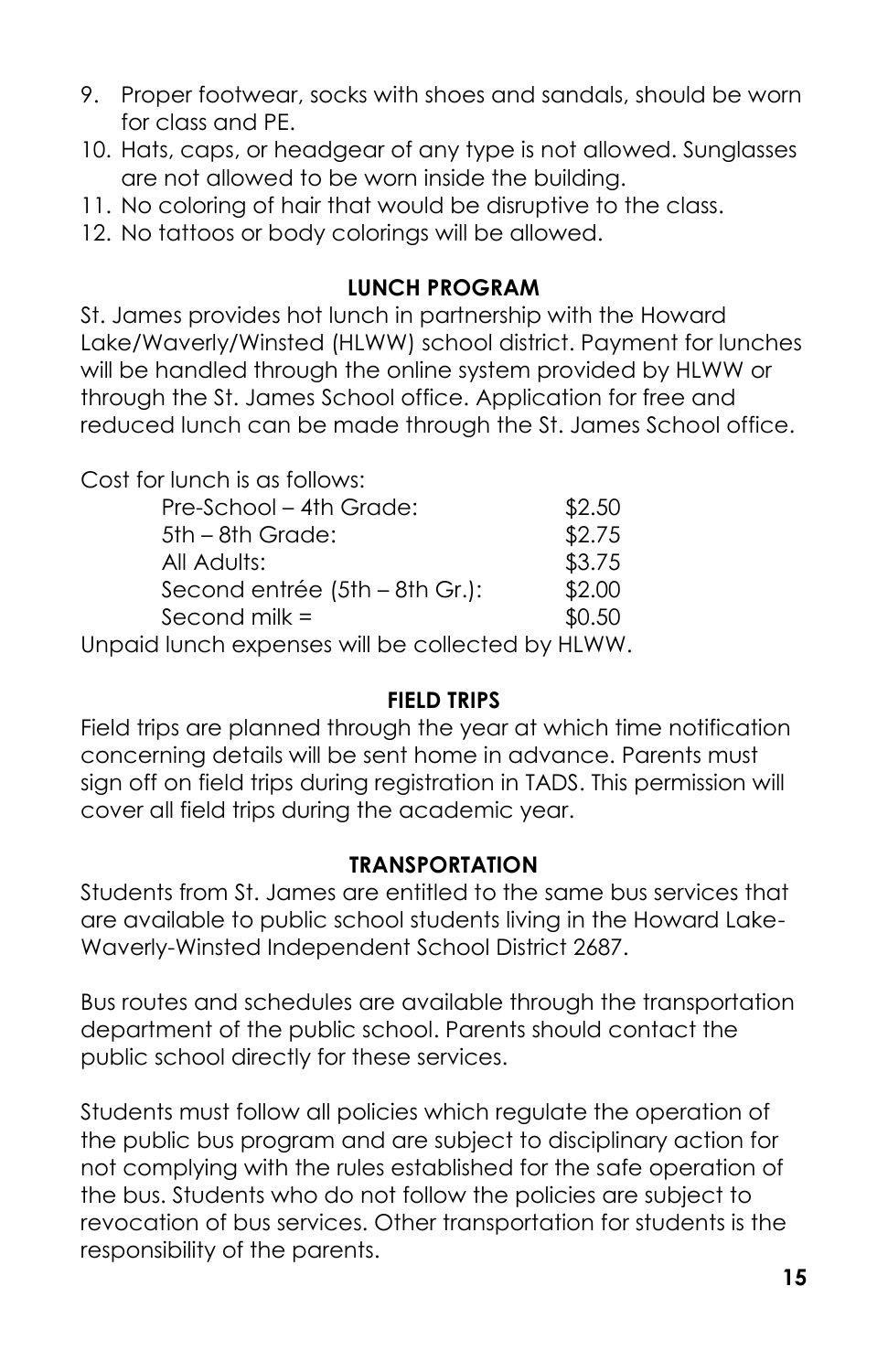# **EMERGENCY SCHOOL CLOSINGS**

Should inclement weather or some unforeseeable event dictate the closing of our school, this information will be communicated in three distinct ways.

First, watch/listen for school announcements to be given on AM radio station WCCO/830, or WCCO television channel 4. The announcement will be for Howard Lake-Waverly-Winsted IDS #2687 public.

Second, a phone call will be initiated through our School Messenger automated phone system to all families based upon their emergency contact information.

Third, a message will be emailed through the Fast Direct system.

If school is forced to close during the school day, announcements are made as early as possible before the students are dismissed.

#### **SEXUAL HARASSMENT & SEXUAL VIOLENCE REPORT FORM**

St. James maintains a firm policy prohibiting all forms of discrimination based on sex. Sexual harassment and sexual violence against students or employees is discrimination. All persons are to be treated with respect and dignity.

Sexual violence, sexual advances, or other forms of personal harassment by any person, male or female, which create an intimidating, hostile, anti-gender, or offensive environment, will not be tolerated under any circumstances.

This policy is in accordance with Section 703 of Title VII of the Civil Rights Act of 1964, as amended, 42 U.S.C. 2000e, et seg., and Minn. Stat. 363.01-.14, the Minnesota Human Rights Act. The complete policy is on file at the school office and any complaints or questions may be directed to the school Principal, Pastor, and/or Board of Christian Education.

#### **PARENT VOLUNTEERS**

Parents who are able to volunteer to help at school are encouraged to sign up at registration to assist in any of a number of ways. Once signed up, parent volunteers will be required to complete a background check before having access to the students.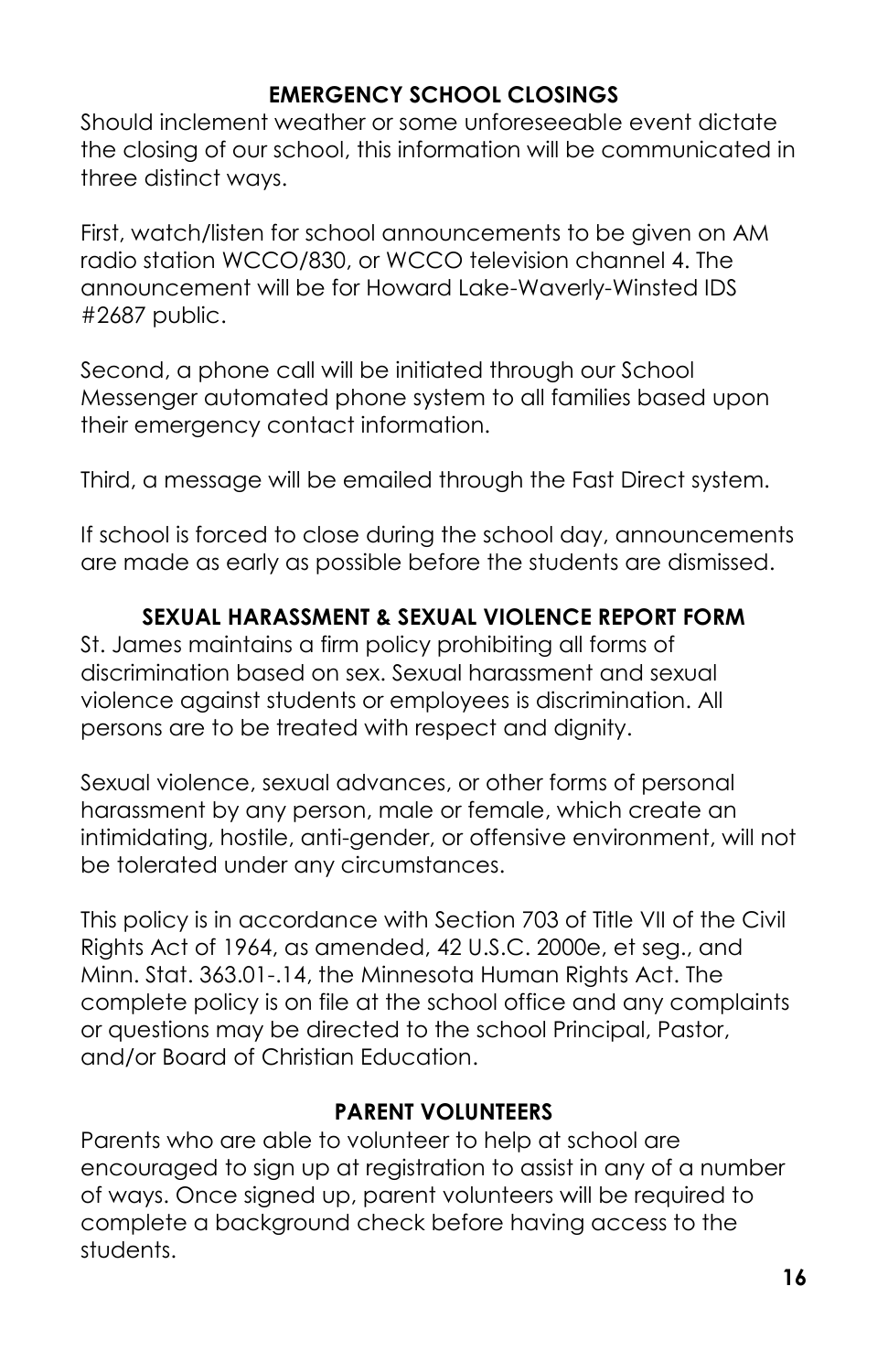Some ways to help are = to operate the school library, correct papers, assist in the classroom for special activities, accompany students on class trips, help when student pictures are taken, assist with book fairs and fund raisers, serve as greeter at the main entry, supervise recess and/or lunch, and in many other ways help to enrich our school program.

Parental support is a vital link in achieving an effective school atmosphere and developing the best possible school program for the children.

# **WELLNESS POLICY**

- A. The Board of Christian Education recognizes that nutrition education and physical education are essential components of the educational process and that good health fosters student attendance and education
- B. The school environment should promote and protect students' health, well-being, and ability to learn by encouraging healthy eating and physical activity.
- C. The school encourages the involvement of students, parents, teachers, food service staff, and other interested persons in implementing, monitoring, and reviewing school district nutrition and physical activity policies.
- D. Children need to have access to healthy foods and opportunities to by physically active in order to grow, learn, and thrive.
- E. All students will have opportunities, support, and encouragement to be physically active on a regular basis.
- F. Qualified food service personnel will provide students with access to a variety of affordable, nutritious, and appealing foods that meet the health and nutrition needs of students; try to accommodate the religious, ethnic, and cultural diversity of the student body in meal planning, upon request; and will provide clean, safe, and pleasant settings and adequate time for students to eat.
- G. Our Wellness Policy abides by the state guidelines and has been approved by the Board of Education. A complete copy of the Wellness Policy is available upon request from the school office.